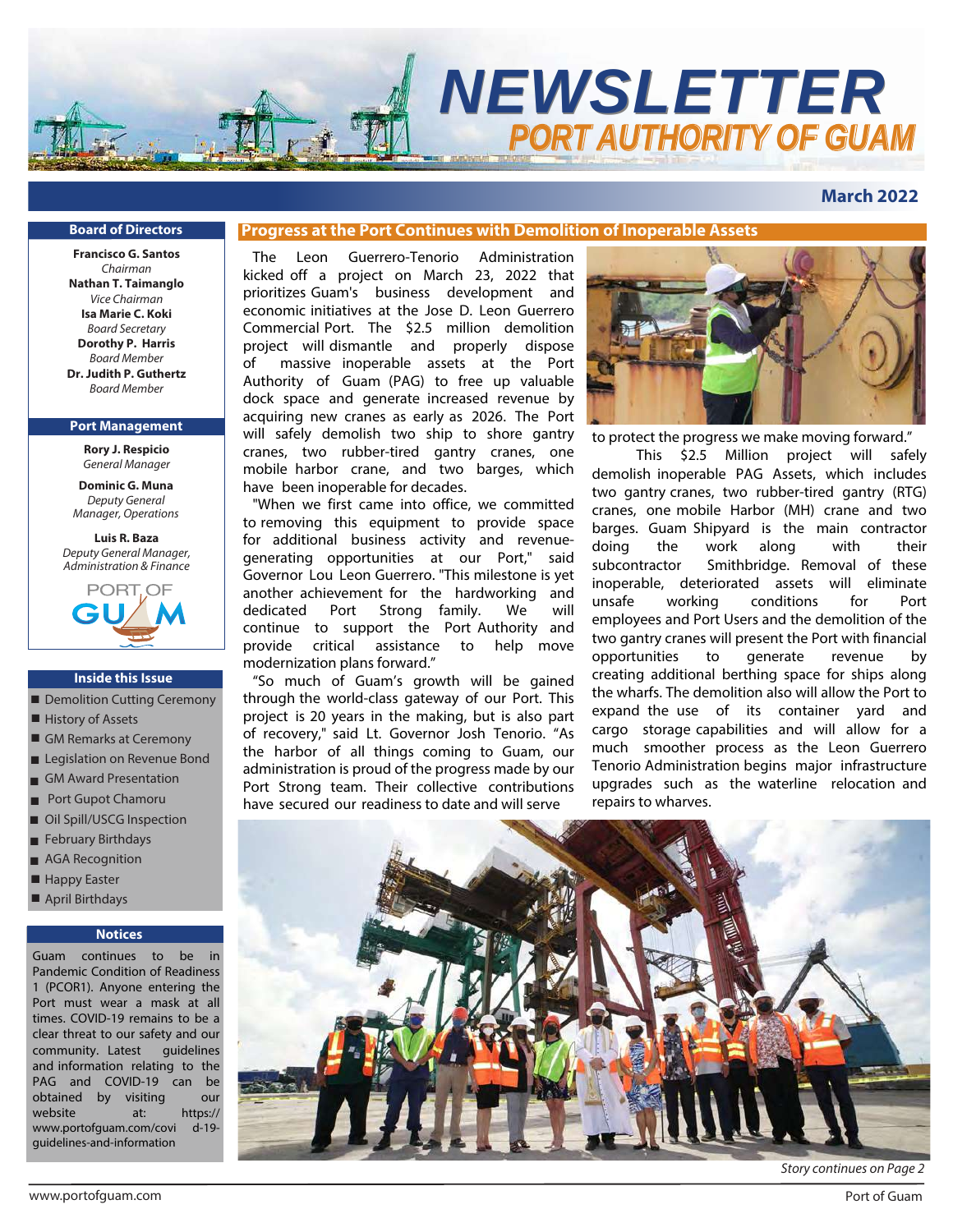#### **Continued from Page 1 - Progress at the Port Continues with Demolition of Inoperable Assets**

 The Rubber Tire Gantry Cranes were decommissioned in September 2011, Gantry 2 and 3 in 2013 and 2016 and the Mobile Harbor Crane in 2014. The barges have been inoperable for decades.

 Port General Manager Rory J. Respicio thanked the Governor and Lt. Governor for making the demolition a priority when they first came into office

 "This is a celebration of the support given to us by Gov. Leon Guerrero and Lt. Gov. Tenorio over the past three years," Respicio said. "Today's ceremony is about perseverance, innovation, risk-taking, coalition, and team-building internally and externally, including the Port Users Group and our local and federal partners."

 Worthy to note is that every speck of metal will be containerized and sent off-island for recycling. Not one piece of scrap metal will be left on Guam.

#### **History of Assets**

**Project:** Demolition Removal & Proper Disposal of 5 Inoperable Port Cranes

**Project Description:** The intent of this \$2.5 Million project is to safely demolish several inoperable PAG Assets, which includes two gantry cranes, two rubber-tired gantry (RTG) cranes, one mobile Harbor (MH) crane and two barges. Guam Shipyard with the assistance of Smithbridge are the contractors and they will be disassembling and/or cutting the cranes into manageable pieces and transporting them offsite to an approved salvage or disposal facility. Not a single piece of metal taken from these cranes or any debris from the barges will stay on Guam as all of it will be shipped off island for recycling.

**Project History:** Although it has been critical to the Port to remove these inoperable PAG assets from our facility, this equipment sat on our property for decades causing a safety hazard and consuming valuable dock space that was then unable to be utilized to generate revenue. Prior to assuming office, Governor Lou Leon Guerrero and Lt. Governor Josh Tenorio identified this project as a priority and even included it as a part of their commitment to the people of Guam in their Leon Guerrero Tenorio Transition Report. Because the Governor and Lt. Governor were focused on making this much-needed project a reality, the new Port management immediately began work on this when they began their first day here on January 9, 2019.



#### **Equipment History**

| Equipment                            | Make               | Manufactured<br>Year | Port<br><b>Commission</b> | <b>Decommissioned</b> |
|--------------------------------------|--------------------|----------------------|---------------------------|-----------------------|
| Gantry Crane 2                       | Paceco             | 1978                 | 1979                      | February 2013         |
| Gantry Crane 3                       | Hitachi            | 1987                 | 1993                      | September 2016        |
| Mobile<br>Harbor<br>Crane (MHC)      | Leibherr           | 2001                 | 2007                      | May 2014              |
| Barge                                | Moore<br>Equipment | 1944                 | 1995                      | *Not available        |
| Tired<br>Rubber<br>Gantry Crane(RTG) | Mitsui-Paceco      | 1991                 | 1991                      | September 2011        |

 General Manager Rory J. Respicio along with his deputy general managers and with the guidance of the Board of Directors got right to work and began to assess the procurement needs, safety issues and vendor interest. The Port was then able to issue the procurement on this project, select the winning contractor and begin the work. On March 23, 2022 the Governor and Lt. Governor, along with the Port Board, Management and Employees, held a Demolition and Cutting Ceremony to kick off this project. The execution of this massive undertaking is truly a testament to the perseverance, innovation, risk-taking coalition and internal and external team building that was required with the guidance of Governor Lou Leon Guerrero and Lt. Governor Josh Tenorio that included the Port Users Group as well as our local and federal partners.

#### **Ship-To-Shore (STS) Gantry Cranes**

STS Gantry Crane #2 was manufactured by PACECO in 1978, and commissioned at the Port Authority of Guam in 1979. STS Gantry Crane #3 was manufactured by Hitachi in 1987, and acquired by the Port Authority of Guam in 1993 from Subic Bay, Philippines. Both cranes had a lifting capacity of 40-long tons and was taken off-line due to periodic breakdowns. The unavailability of spare parts on island resulted in constant off island special orders delaying required repair work. The average downtime for the cranes was 3 to 4 hours per week and in general was caused by failure of non-major components such as limit switches, motors, etc. In addition, corrosion was a major problem for the electrical and structural integrity of the cranes. STS Gantry Crane #2 was decommissioned in February 2013 and STS Gantry Crane #3 was decommissioned in September 2016.

continues on Page 3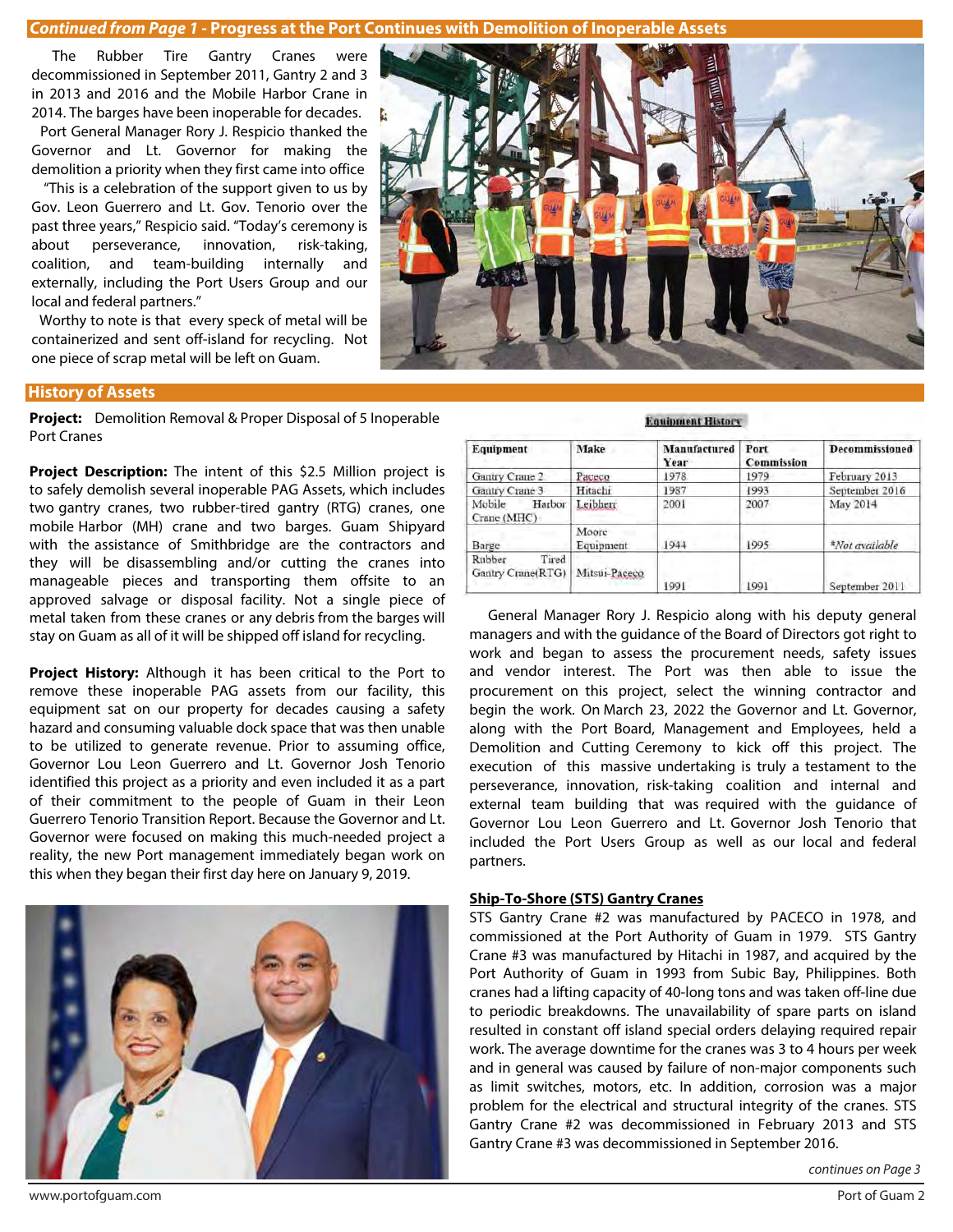#### **Barge**

The Barge was manufactured by Moore Equipment in 1944 and was engaged in military service with the United States government up to 1995. Ownership was transferred as part of the military handover of the Naval Ship Repair Facility. The PAG acquired the Barge through donation from the General Services Administration to be utilized as a breasting barge and served as additional berthing space in 1995. The barge went through repairs in 1997 and 1998. Decommissioned date is uncertain. In August 2018 the PAG attempted to remove the barge at F6 pier and was placed out on a procurement bid, but later rejected.

#### **Mobile Harbor Crane**

The Mobile Harbor Crane was manufacturer by Leibherr in 2001, and commissioned at the Port Authority of Guam in February 2007. The 104-ton Mobile Harbor Crane was purchased from Jurong Port in Singapore. The crane was used as an interim replacement for STS Gantry Crane #1, which was decommissioned in March 2007. The Mobile Harbor Crane was decommissioned in May 2014.

#### **Rubber Tired Gantry Cranes (RTG)**

The RTG Cranes Echo and Foxtrot was manufacturer by Mitsui-Paceco in November 1991, and commissioned at the Port Authority of Guam in November 1991. The RTGs had limited stacking width and stacking height consistent with first generation RTGs. The RTG's electrical and mechanical components were also obsolete and incompatible with modern grounded yard operation which resulted in the grounding of the cranes. The RTGs were decommissioned in September 2011.



#### **Need for equipment to be demolished/removed**

Removal of these inoperable, deteriorated assets and partially sunken barge will eliminate unsafe working conditions for our employees and Port Users. Demolition of gantry #2 and #3 would present the Port with financial opportunities to generate revenue by creating additional berthing space for ships along the wharfs. Demolition will allow the Port to expand the use of its container yard and cargo storage capabilities. Removal will allow for a much smoother process as we begin major infrastructure upgrades such as the waterline relocation and repairs to the wharves.

#### **Past attempts at demolition procurement**

In the past, the General Services Agency (GSA and the Port had made several attempts to demolish these aged assets; however, those attempts were unsuccessful.

#### **General Manager Rory J. Respicio Remarks at Demolition and Cutting Ceremony**

 Good morning, Governor Leon Guerrero, Lt. Governor Tenorio, Chairman Santos, Director Harris and all other honored guests.

 I also would like to recognize and thank Father Richard Kidd for being here, too.

 This demolition project to dismantle and properly dispose of the two STS Gantry Cranes, the two Rubber Tire Gantry Cranes, the Mobile Harbor Crane we refer to as Big Blue, and the sunken barge at F-6 was a commitment made by Governor Leon Guerrero and Lt. Governor Tenorio, even before they officially started their first day on January 8, 2019. This meant that on January 8, 2019, our first day here at the Port, we had to hit the ground running.



Through the support of our Chairman Frank Santos, Vice Chairman Nathan Taimanglo, and then came more support when the Governor appointed Director Isa Koki, Tony Chargualaf, who is now Mayor of Inahalan, former Port Chief Planner Dot Harris, and former Senator Judi Guthertz. Governor and Lt. Governor, you have given us five board members who share your guiding principles of creating a fair, safe, compassionate, and prosperous government.

And today's ceremony is a celebration of the support given to us by Gov. Leon Guerrero and Lt. Gov. Tenorio over the past three years. Today's ceremony is about perseverance, innovation, risktaking, coalition, and team-building internally and externally, including the Port Users Group and our local and federal partners.

Three and half years ago, when the Governor and Lt. Governor declared that these cranes would come down and the sunken barge would be lifted, we knew we had work to do. We asked our team to tell us what was the reason why this project couldn't move forward. We heard an agreement was reached with a local company to lift the barge, but there was no arrangement through procurement to bring it out of the water and dispose of it.

 In the case of these gantry cranes, the bid was split into two parts – one part to cut up the crane and the other part to dispose of it. There was interest in the demolition but no interest in the disposal. I knew right away the problem with having two separate bids. We insisted that it be one bid – one contract to demolish the cranes and dispose of them.

 This way, the money made on the demolition will be used to somewhat offset the money lost with its disposal. We also grouped all of these projects to take advantage of any costs savings realized from the economies of scale. We further required that every speck of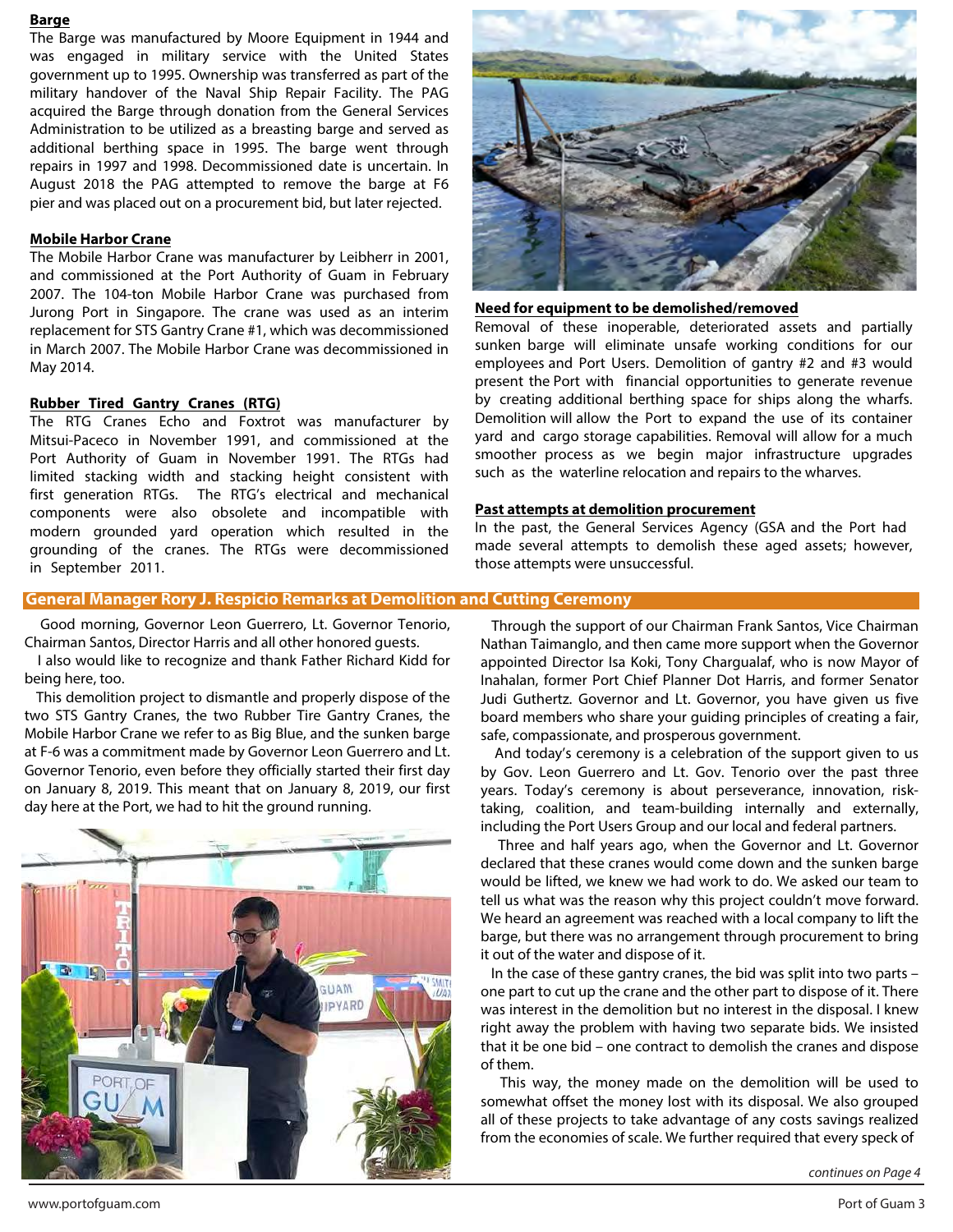metal be containerized and sent off-island for recycling.

 There was also an issue with GSA – this is where our innovation played a part – in the past, the Port management could not get GSA to release the inoperable equipment, insisting that GSA get 10% of the value in scrap metal. I told Chief Claudia Acfalle that she could have 100%, all of it, and all she had to do was take it down and remove it from the yard. She laughed and said, "okay, I will survey all of it back to the Port."

 No problem, right? Easy right? This is what it is like to work for Governor Lou and Lt. Governor Josh. They encourage all of us to think big and demand excellence from all of us… they ask all of us, at every level of our government, to do things that will go well beyond four years, or even eight years.

 Well, being the overachievers that we are here at the Port, Governor and Lt. Governor, what is being removed from our terminal yard will be gone from Guam forever, not just four years, eight years, or even 16 years… not a single piece of metal taken from these cranes, and debris from the barge will be buried anywhere on Guam. How's that for our commitment to excellence!

 I want to recognize our contractor, Mathews Pothen from the Guam Ship Yard. Mat is also our temporary tenant at Hotel Wharf. Temporary! Governor Lou asked us to consider if it'll be feasible to moor Mat's barges at H-Wharf because the Navy required that they be immediately relocated, and if not relocated from the Navy Pier, then Mat's employees will not have base access, which meant that all 130 Guam Shipyard employees could not access the job site on the Navy base. They would, as a matter of consequence, be terminated.

We consulted our Chairman, who is the former Harbor Master, and our current Harbor Master, Chris Flores, and other Port personnel. The Governor was very clear: She wanted to save private-sector jobs! Knowing how important these floating cranes are to both the Navy and Port (today's cutting ceremony is a case in point), we allowed for this temporary situation at H-Wharf because it met the Governor's requirement of being safe, kept Guam Shipyard solvent so their cranes will be available in times of need, and it also generated significant revenue for the Port, revenue that we would have not even realized given the current state of H-wharf.

 The Port Users Group, headed by Chairman Joe Cruz, has been very supportive of this project and even asked for safeguards to ensure that the Port would be protected during this project. PUGG members requested that the contract have a performance bond, that the demolition plan be reviewed by our consultant WSP and Engineer Manager Masoud, and that liquidated damages be imposed for any delays.





 Our board agreed and adopted these requirements. We issued the multi-step bid, and Mat teamed up with Smithbridge and submitted one proposal. There was only one proposal submitted. Our procurement and evaluation team and legal counsel reviewed this proposal, deemed it responsive and responsible, negotiated the contract for us to present to the board. It met the board's approval and was subsequently adopted by the Public Utilities Commission.

 I point all of this out because it takes a lot of administrative work to push through these projects, not to mention the \$2.5M needed to fund this project. It also takes private sector stakeholders to come together and team up and share in the work and in whatever profit is to be made in these projects.

I can tell you that Mat did this to show his commitment to the shipping industry and supply chain. He did this to be a part of the solution to bringing these cranes down by Guam Shipyard and Smithbridge before mother nature took down these cranes and created a problem like what we saw in the Suez Canal.

 The area in front of the two gantry cranes will, once again, be revenue-generating. And the area by F-6, once the sunken barge is lifted and the other remaining barge next to it, will also be lifted by Guam Ship Yard at no cost to the Port. This area by F-6 also will be revenue-generating.

 More importantly, when these two inoperable cranes come down, it will mean we have space for new cranes. The Governor and Lt Governor have been working hard on making this a reality, but that exciting announcement can be shared once we finalize all the plans and options we are pursuing at their direction, to replace these three existing STS gantry cranes. I will say this could come as early as 2026 for at least one gantry crane, as we are almost ready to issue an IDIQ to purchase gantry cranes.

 The Port's Readiness is critical to the Military's Readiness and the entire Indo-Pacific Strategy. And now, more than ever with the global situations in Ukraine and China, the Department of Defense has been very supportive in allocating more resources to our Hospital, the Port, the Airport, and our roads. Even DOD recognizes how successful both the Governor and Lt. Governor have been in bringing these federal resources to Guam to assist with our needs while continuing to serve as America's tip of the spear in our region.

 Many things are happening here at the Port and throughout our island. It is only the beginning, and we must stay the course, and we will continue to be Port Strong!

 On behalf of our DGMs Dominic and Louie, our management and our staff, I want to thank you for joining us at today's cutting ceremony and also thank you for the support you have given us throughout the years. Si Yu'os ma'ase!

www.portofguam.com Port of Guam 4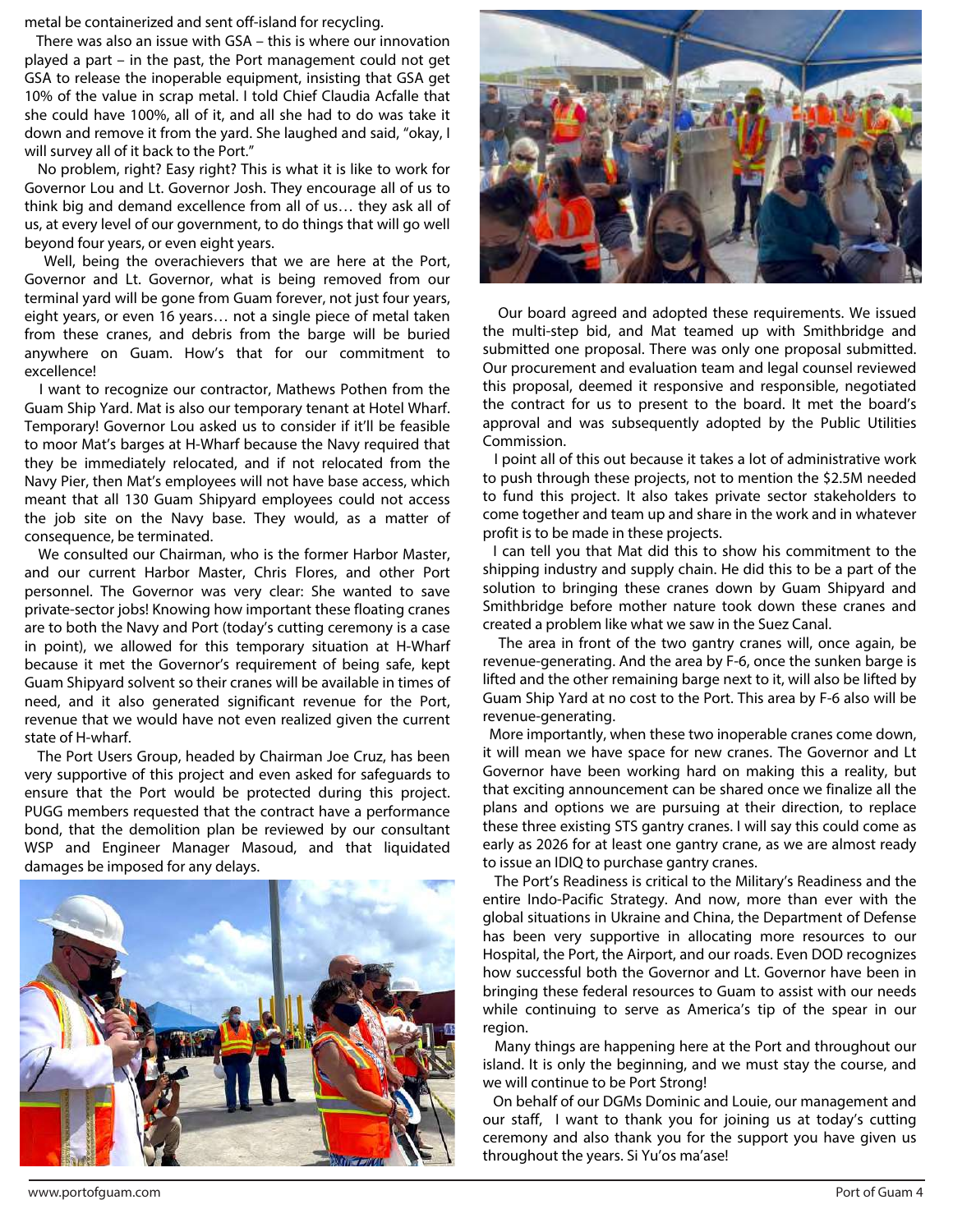**Board Authorizes GM to Seek Legislative Solution to Revenue Bond Issue** 



 The Port Authority of Guam Board of Directors on March 24, 2022 passed a resolution authorizing management to present to the Governor of Guam and 36th Guam Legislature Oversight Committee chairperson a request to introduce proposed legislation to amend Public Law 35-44 relative to projects funded by revenue bonds.

 As part of the Port's modernization program, the Port through Public Law 34-70 obtained \$71,445,000 in revenue bonds to finance certain capital improvements and to refinance all or a portion of outstanding loans of the Port Authority. Public Law 35-44 authorized the reprogramming of the Port Authority revenue bond proceeds and amending the capital improvement projects, however the construction cost associated with the repairs exceeded those outlined in Public Laws 34-70 and 35-44 and the engineering cost estimates outlined in the revenue bond mandates obtained back in 2014 are have always been severely underfunded. The Port tried different avenues, but have been unable to move forward with the projects due to the constraints in the law. Today, the Board indicated that they do not want the Port's modernization program to be further delayed nor jeopardized as a result of the legislative funding caps strictly tied to the 2018 Revenue Bond funds outlined in Public Law 34-70 and 35-44 and they adopted Resolution No. 2022-10 which authorizes the General Manager to engage with Guam Economic Development Authority, members of the Guam Legislature, and Governor Leon Guerrero on any possible legislative remedies to remove the funding caps associated with the project created by Public Laws 34-70 and 35-44.

 Meanwhile in other Board action, the Board recognized and honored a court decision by former port police officer Eddie Castro putting to end a nine-year legal battle. The General Manager reminded the Board that this was not a settlement, but the enforcement of the court orders. Castro was fired and appealed his termination to the Civil Service Commission and the CSC ruled in favor of Management, but voted to modify Castro's termination into a demotion to a "Guard (unarmed)" position. Former Port management and legal counsel spent years appealing and fighting the case throughout the courts and then on June 24, 2021, the Supreme Court issued its Opinion ruling in favor of Castro. The Supreme Court held that the trial court should have granted the Port's petition only in part, remanding to the CSC for the limited purpose of correcting the appropriate position for Employee's "severest demotion," and thus, vacated the Superior Court's decision upholding the CSC's decision to terminate Castro. Subsequently, the Supreme Court remanded the matter back to the Superior Court for further proceedings consistent with its Opinion and also remanded the matter to the Superior Court to determine attorney fees and costs. On December 23, 2021, the Port Board passed and adopted a resolution which gave the General Manager the authority to enter into a Stipulated Judgment resolving all litigation. Today, the Board passed Resolution No. 2022-09 which agrees to satisfy the judgment with \$208,370.94 in back wages, reinstatement of sick leave hours and annual leave hours owed, reasonable legal fees and to remit to Retirement Fund retirement benefits owed to employee.

#### **Governor and Lt. Governor Surprise General Manager with Award**

 Governor Lou Leon Guerrero and Lt. Governor Josh Tenorio made a surprise presentation to General Manager Rory J. Respicio during the Mes CHamoru Finale held on Friday, March 25, 2022.

 The award was given to honor our General Manager for being the first-ever Port GM to attain his certification as a MARITIME PORT MANAGER (MPM) and MARITIME PORT EXECUTIVE (MPE) by the International Association of Maritime and Port Executives.

 The award from the Governor and Lt. Governor of Guam reads: "On behalf of the People of Guam, we congratulate Port Authority of Guam General Manager Rory J. Respicio on becoming the first certified MARITIME PORT MANAGER (MPM) and MARITIME PORT EXECUTIVE (MPE) by the International Association of Maritime and Port Executives. continues on Page 6

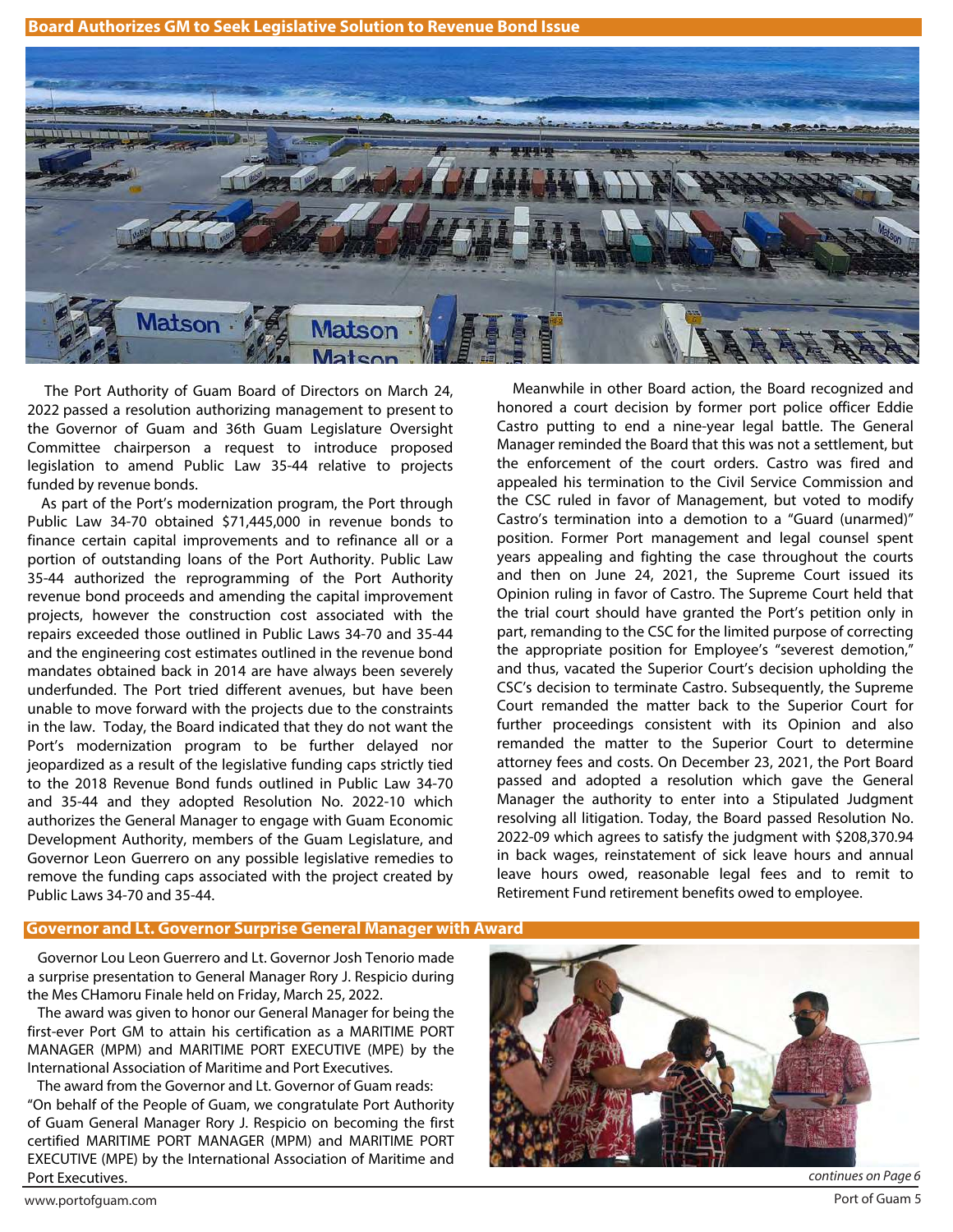Rory J. Respicio became the first Port Authority of Guam General Manager to become a certified Maritime Port Manager (MPM) after graduating from the International Association of Maritime and Port Executives Maritime Port Manager (MPM) Educational Course. The program covered all aspects of the port industry and focused on how port facilities operate as integral intermodal connections in the worldwide transportation industry. His training included a comprehensive look at the fundamentals of port



covered in the MPM program included an overview of the transportation industry, current global industry trends, port governance, port finance, port operations, safety and security, and more. The program also included a management case study that applies port fundamentals to a real-world situation. Through his educational training in this course, Respicio received a professional certification as a Maritime Port Manager (MPM) and 16 CEU credits. Additionally, Respicio became the first Port Authority of Guam General Manager to become a certified Maritime Port Executive (MPE) after graduating from the International Association of Maritime and Port Executives Maritime Port Executive (MPE) Educational Course. The MPE Course is the flagship course of the International Association of Maritime and Port Executives and an intensive educational program that covered all aspects of port management in detail, providing Respicio with a deep macro-level understanding of how the port industry fits in the global transportation system, as well as comprehensive knowledge of all the day-to-day functions required for a successful port. In order to be accepted into the Maritime Port Executive program, Respicio graduated from the Maritime Port Manager (MPM) Educational Course. Respicio's training under the Maritime Port Executive (MPE) covered the specifics of how ports and marine terminals fit into communities; waterway, road and rail access; property and risk management; logistics from the shippers' perspective including care, control and custody of cargo and the pricing of transportation services; tariffs and operational documents; business development; public and media relations; and strategic/master/logistics and cargo planning. The program incorporated three case studies and was capped off by a half-day port planning exercise that incorporated all the content discussed in the MPM/MPE program. Through his educational training in this course, Respicio received a professional certification as a Maritime Port Executive (MPE), 4 Academic Credits, and 36 hours of CEU credits."

management as well as the global transportation system. Topics

 Congratulations to our General Manager for this prestigious award from the Governor and Lt. Governor and for obtaining his certifications. BIBA!

**Port Silibrasion Gupot Chamoru 2022**



 Every Friday in the month of March the Port employees were treated to an amazing Mes CHamoru event.

Events included presentations on Rosette making (Chamorro Pretzel), Talåya (Net Casting), Kinacha'/ Kinamyon (Coconut Husking/Grating), as well as many sports to include Huegon Bolan Tåsi (Beach Volleyball), Kareran Niyok (Coconut Relay), Bátu, (coin throw), (Båton Mai'es Hoyu) Corn Hole and Huegon Hållan Tåli (Tug Of War).

 A big THANK YOU goes out to Ray Santos and Steve Muna along with the Port Authority of Guam Goodwill and Morale Association (PAGGMA) for putting the events together!

During the Mes CHamoru Finale held on Friday, March 25, 2022, the winners of the events were announced. The placement of winners was based on an accumulation of points from all events: 1st- EQMR Maintenance; 2nd- Operations; 3rd- Compliance and Control and GM's office; 4th- Administration.

Meanwhile, Port Authority of Guam Board Member

continues on Page 7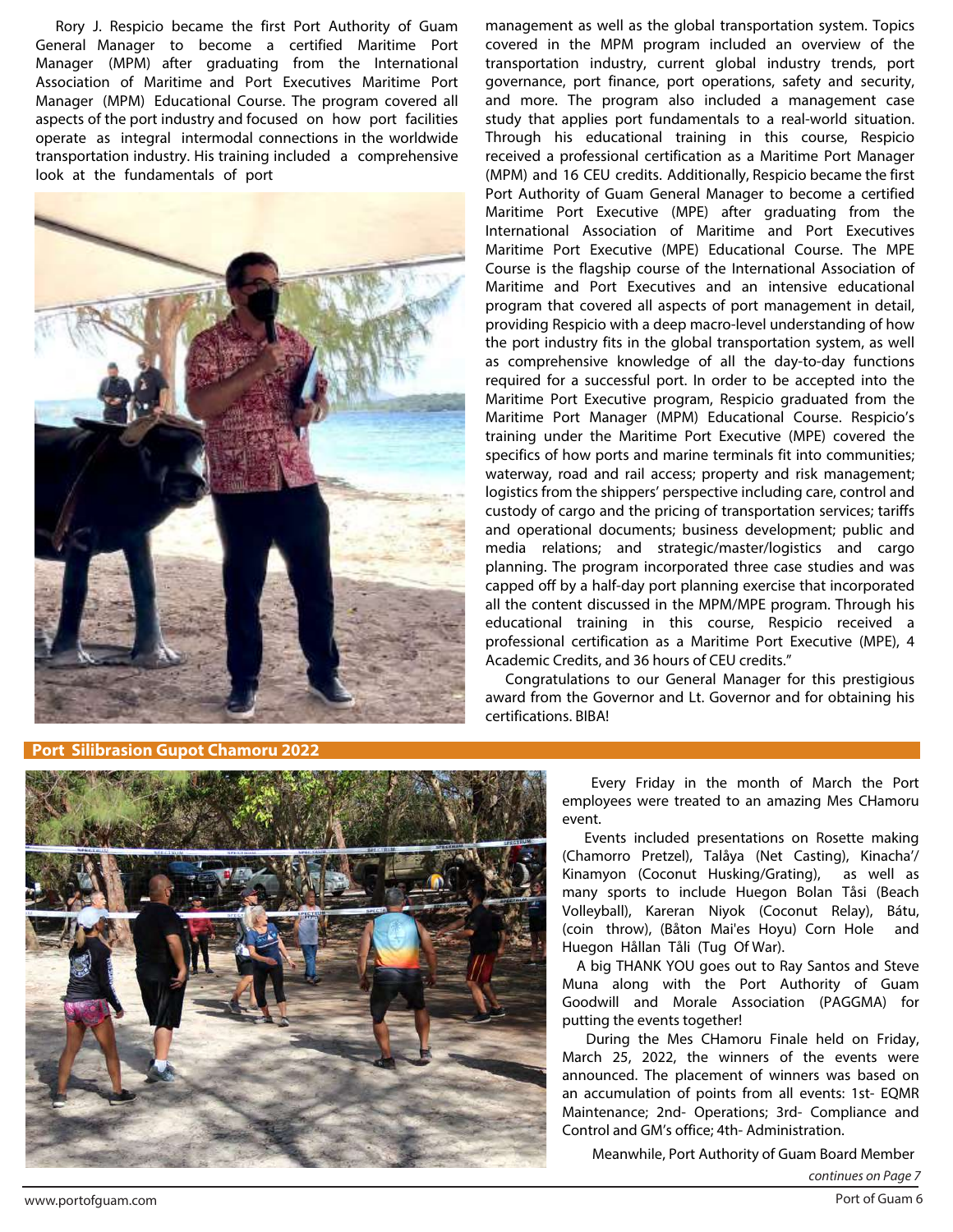Dot Harris gave the opening remarks at the Mes CHamoru Finale held on Friday, March 25, 2022.

The following are Board Member Harris' remarks:

 "Hafa Adai Port Strong Family!! We are so excited to be here this morning for Gupot Chamoru 2022! The Huegon Chamoru events in celebration of Guam's heritage and culture have been amazing to watch and I am so proud of all the work you all have done to make this Mes CHamoru month celebration one for the history books!

 Today's MES CHAMORU HÅF A DAY BETNES AKTIBIDÅT SIHA promises to be the perfect event to finish of this month-long celebration of our heritage, our people and our Port Strong family!

 This event today follows some exciting things happening at our agency including this week's Demolition and Cutting Ceremony. There is so much progress happening at the port and people are always telling me how amazed they are at what the men and women of the Port Authority of Guam can do no matter what the circumstances. I always tell them that what they are seeing is that unwavering Port Strong Spirit. It's here today and we can all feel it. Thank you again for putting together this amazing event and thank you to the Governor and Lt. Governor for always giving us the support and encouragement that we need to continue our Port Strong Progress.

BIBA MES CHAMORU! BIBA PORT FAMILY! BIBA PORT STRONG!"